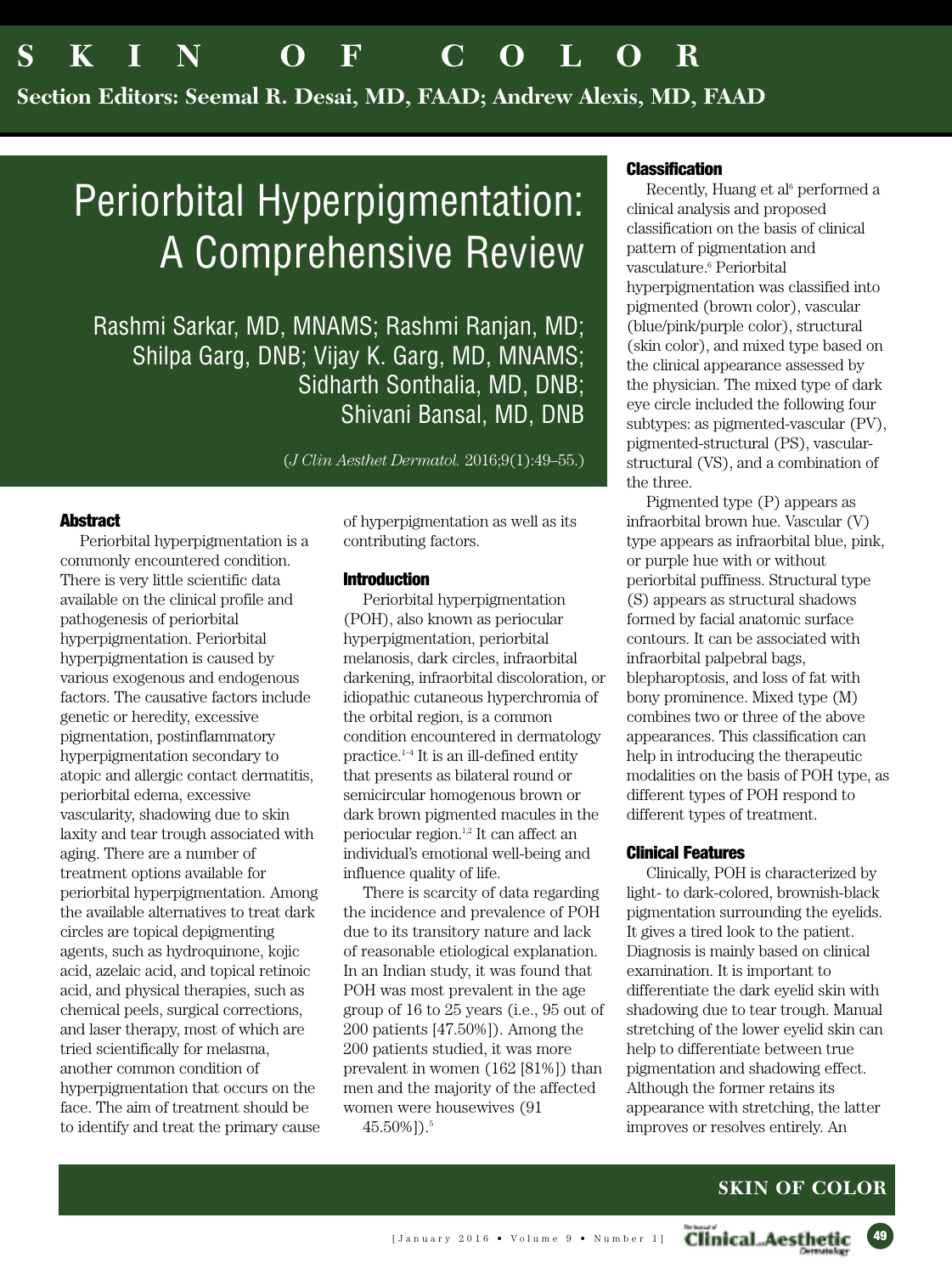increase in violaceous discoloration on manual stretching of the lower eyelids is due to thin eyelid skin or hypervascularity of lower eyelid.<sup>7</sup>

Wood's lamp examination can be done to differentiate between the epidermal and dermal pigmentation. 8 The variations in epidermal pigmentation become more apparent under Wood's light. For dermal pigmentation, this contrast is less pronounced. Ultrasonographic evaluation can help to differentiate the vascular cause from the periorbital puffiness.

#### **Histopathology**

Histological characteristics of periorbital hyperpigmentation suggest that it can be both epidermal and dermal in nature. Biopsy specimen must be stained with routine hematoxylin and eosin. Special stains can also be used. Fontana-Masson silver stain can be used to stain melanin. Hemosiderin deposits seen in few cases (resulting from extravasation and superficial location of vasculature) can be stained with Perl's potassium ferrcyanide.<sup>9,10</sup>

## **Etiology**

There are very little scientific data available on the clinical profile and pathogenesis of POH. Various exogenous and endogenous factors are possibly implicated in its pathogenesis. The causative factors include genetic or heredity, excessive pigmentation, postinflammatory hyperpigmentation secondary to atopic and allergic contact dermatitis, periorbital edema, excessive vascularity, and shadowing due to skin laxity and tear trough associated with aging.

## **Genetics**

Periorbital hyperpigmentation is considered to have a genetic basis. Goodman and Belcher<sup>11</sup> reported many families with pigmentation around the periorbital area in several members of the family. Some were mildly affected and some severely affected. Many of them recognized the pigmentation early in childhood and stated that pigmentation increased with age. They were also aware that stress made pigmentary changes more intense, while rest and good health seems to produce lessening of color. <sup>11</sup> Gellin et al reported a familial case in which 22 members were affected in six generations that had a genetically determined form of hyperpigmentation involving the periorbital area. 11

**Periorbital pigmentation due to dermal melanocytosis.** Dermal melanocytosis is characterized by the presence of melanocytes in the dermis. Clinically, these lesions are recognizable by their distinctive grey or blue-grey appearance. Dermal melanocytosis causing periocular hyperperpigmentation can be due to congenital or acquired causes. 9,12,13 Dermal melanocytosis can be placed into the pigmentary class of Huang et al's classification.

Nevus of Ota, also known as oculodermal melanocytosis or nevus fuscocaeruleus ophthalmomaxillaris, is a type of congenital dermal melanocytosis that involves the areas innervated by the first and second divisions of the trigeminal nerve. It appears as speckled or mottled browngrey to blue-black patches that may involve the skin, conjunctiva, sclera, tympanic membrane, or oral and nasal mucosa of the affected dermatomes. If it is located infraorbitally, it can be a cause of periorbital hyperpigmentation.

Nevus of Hori was first described in 1984 by Hori et al and is defined as acquired, bilateral nevus of Ota-like macules. Clinically, it presents with blue-brown to slate-grey mottled hyperpigmentation with a predilection

for the malar region, which may extend to involve the periocular area causing dark circles. A distinct lack of ocular or mucosal involvement differentiates the nevus of Hori from other forms of dermal melanocytosis. Reports have linked sun exposure, hormonal changes in pregnancy, and chronic atopic dermatitis to occurrence of nevi of Hori. 12,13

# **Postinflammatory**

**hyperpigmentation.** Excessive pigmentation can also be due to postinflammatory hyperpigmentation secondary to atopic and allergic contact dermatitis and other dermatological conditions (e.g., lichen planus pigmentosus) and can be drug induced, such as in the case of fixed drug eruptions and erythema dyschromium perstans (Figure 1). 14,15 Periorbital hyperpigmentation can be caused by rubbing and scratching of skin around the eyes and by accumulation of fluid due to allergy as in atopic dermatitis and allergic contact dermatitis.

**Superficial location of vasculature.** Superficial location of vasculature and thin skin overlying the orbicularis oculi muscle is another common cause of periorbital hyperpigmentation. 1–3 This condition usually involves the entire lower eyelids with a violaceous appearance due to prominent blood vessels covered by a thin layer of skin, more in the inner aspect of the eyelid, and is usually accentuated during menstruation. When the lower eyelid is manually stretched, the area of darkness spreads out without blanching or significant lightening and results in deepening of violaceous color, which could be used as a diagnostic test to confirm the vascularity. 2

**Tear trough depression.** Tear troughs represent an anatomical location that becomes depressed with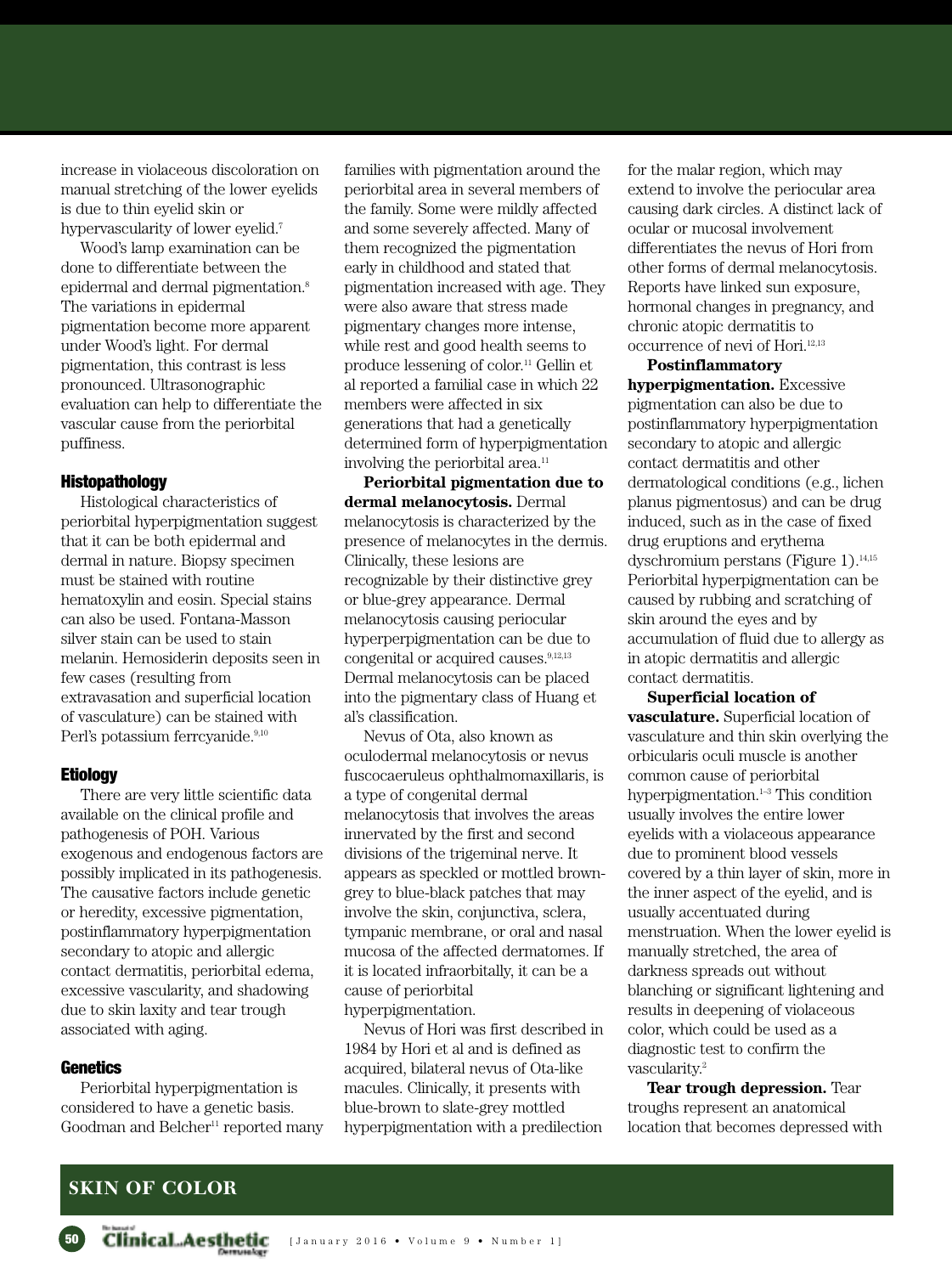age, centered over the inferio-medial orbital rim. It is an age-related change. It occurs mainly because of loss of subcutaneous fat and thinning of overlying skin of the orbital rim ligaments, combined with cheek descent, conferring hollowness to the orbital rim area. A combination of the hollowness and the overlying pseudoherniation of the infraorbital fat accentuate the shadowing in the tear trough causing dark circles, depending on the lighting condition (Figure 2). 1–3

**Periorbital edema.** The eyelid region has a spongy property, which can lead to fluid accumulation due to systemic and local causes. Diagnostic features that suggest edema includes worsening in morning or after eating salty meals. The history of variability in intensity and extension is important to determine the influence of edema on periorbital hyperpigmentation. <sup>16</sup> When compared with normal orbital fat, edema is still present in downward gaze and does not change much in upward gaze.<sup>1,2</sup>

## **Extension of pigmentary demarcation lines of face.**

Pigmentary demarcation lines (PDL) are borders of abrupt transition between hyperpigmented skin and lighter areas. According to the site, they have been labeled A to H lines. F and G types are present over the lateral side of orbit and present as Vshaped and W-shaped patches, respectively (Figure 3). 10,17 In a study by Malakar et al, 100 Indian patients with a diagnosis of POH were evaluated. Their results showed that in 92 percent of study patients, periorbital melanosis was an extension of the pigmentary demarcation line over the face. 10

## **Other Causes**

## **Ocular hypotensive drugs.**

Prostaglandin analogues, such as latanoprost and bimatoprost, which



**Figure 1.** Periorbital hyperpigmentation due to postinflammatory hyperpigmentation



**Figure 2.** Tear trough deformity presenting as dark circles

are used as ocular hypotensive eye drops in patients with glaucoma, can also cause periorbital hyperpigmentation. 18,19 Patients develop periocular hyperpigmentation most frequently between 3 to 6 months of initiating bimatoprost therapy. Complete reversal of pigmentation occurs after discontinuation of bimatoprost. <sup>19</sup> It was reported that the increased melanogenesis in dermal melanocytes and increased transfer of melanin granules to basal epidermis is the likely mechanism of bimatoprostinduced hyperpigmentation.

#### **Environmental Causes**

Ultraviolet radiation aggravates POH,<sup>20</sup> and some lifestyle factors may

contribute to developing POH, including lack of sleep, stress, alcohol overuse, and smoking, although not clinically substantiated. 3

#### **Treatment**

There are a number of treatment options available for POH. Among the available treatment options for POH include topical depigmenting agents, such as hydroquinone, kojic acid, azelaic acid, topical retinoic acid, and physical therapies, including chemical peels, surgical corrections, and laser therapy, most of which are tried scientifically for melasma, another common condition of hyperpigmentation, which also occurs on the face. 1-3 The aim of treatment should be to identify and treat the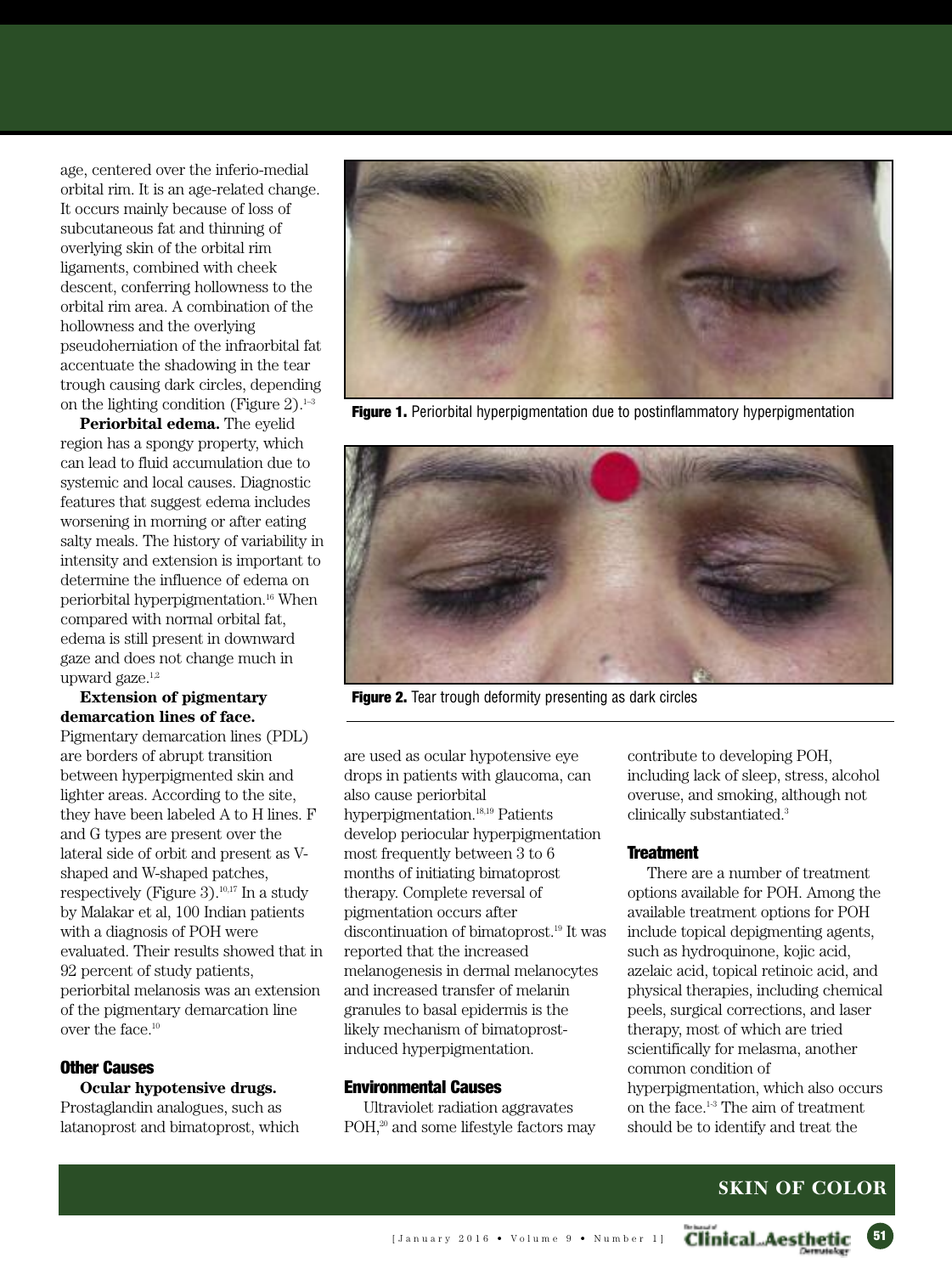

**Figure 3.** Periorbital hyperpigmentation with pigmentary demarcation line (G type)

primary cause of hyperpigmentation as well as its contributing factors. Also different modalities are used according to cause of POH.

**Topical agents.** Topical phenolic or nonphenolic bleaching agents are used in the treatment of hyperpigmentation, particularly hydroquinone and tretinoin. The mechanism of action of most bleaching agents is inhibition of tyrosinase enzyme, which inhibits the conversion of dopa to melanin, hence leading to a reduction of the melanin content of the epidermis.

**Hydroquinone.** Also known as 1,4 dihydrobenzene, hydroquinone is the most prescribed bleaching agent worldwide. It is used in strengths of 2 to 6%. The effect of treatment generally becomes evident after 5 to 7 months of therapy, hence the treatment should be given for at least three months.<sup>21,22</sup>

Frequently observed acute side effects include mild skin irritation, itching, postinflammatory hyperpigmentation, and transient

hypochromia. Long-term use can lead to exogenous ochronosis, leukomelanoderma en confetti, nail discoloration, and colloid millium. 23,24

Hydroquinone was reported to cause cancer in rodents, yet human carcinogenicity has not been established. A number of studies have shown that hydroquinone is safe and no cases of skin cancer or internal malignancy have been reported with topical application of hydroquinone, which has been used for more than 50 years. <sup>25</sup> Hydroquinone has also been used safely in the periocular area. 26

**Triple combinations.** The United States Food and Drug Administration (FDA) has approved a modified combination of the Kligman's formula, containing 4% hydroquinone, 0.05% tretinoin, and 0.01% fluocinolone acetonide for use in melasma and various other pigmentary disorders,<sup>27</sup> but its long-term use in the periorbital area is a concern since it contains a topical steroid.

**Kojic acid.** Kojic acid is a naturally occurring fungal derivative produced

by *Aspergillus* species and *Penicillium* species. It acts by inhibiting tyrosinase, and is used in a concentration ranging from 1 to 4%. 28,29

In a study conducted by Lim et al,<sup>28</sup> it was found that the addition of kojic acid to a gel containing 10% glycolic acid and 2% hydroquinone further improves pigmentation in melasma. Although there are no studies, kojic acid has been tried anecdotally in the treatment of periorbital hyperpigmentation and has been found to be effective. Side effects of kojic acid include erythema and contact dermatitis. 28

**Azelaic acid (AzA).** Azelaic acid (1,7- heptanedicarboxylic acid) was initially developed as a topical antiacne agent, but because of its effect on tyrosinase, it has also been used in the treatment of hyperpigmentary disorders such as melasma. Its mechanism of action includes the inhibition of DNA synthesis and mitochondrial enzymes, thereby inducing direct cytotoxic effects on the melanocyte.<sup>30,31</sup>

*In vitro* studies show that AzA interferes with DNA synthesis and mitochondrial enzymes in abnormal melanocytes and fibroblasts, <sup>32</sup> thus neither leukoderma nor exogenous ochronosis are associated with its use. It can be used safely for prolonged periods of time. Since it was found to be effective for facial postinflammatory hyperpigmentation, it is a potentially promising agent for periocular hyperpigmentation due to postinflammatory hyperpigmentation.

**Arbutin.** Arbutin is an extract of leaves of the bearberry shrub and the cranberry, pear, or blueberry plants. It inhibits tyrosinase activity, but also inhibits melanosome maturation. Its effects are dose-dependent, but high concentrations of arbutin can cause hyperpigmentation. It is available in a concentration of 3%. 33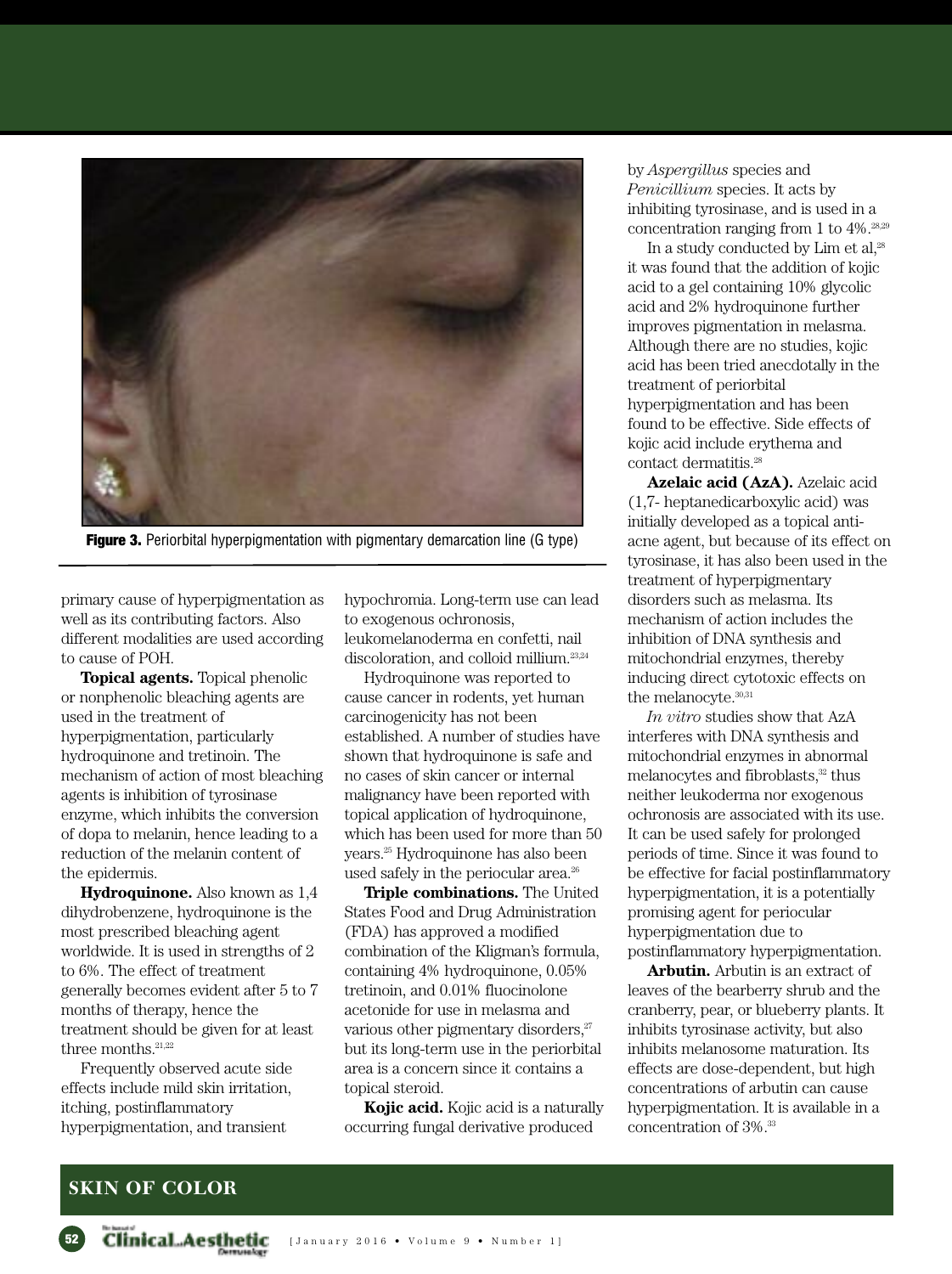A randomized open study by Ertam et al <sup>33</sup> found that gel containing topical arbutin was effective in reducing pigmentation in melasma patients. Arbutin can also be used in other facial hyperpigmentation including POH.

**Topical vitamin C.** Vitamin C, an antioxidant, has also been used for the treatment of hyperpigmentation. Because ascorbic acid is unstable in many topical preparations, esterified derivatives, such as L-ascorbic acid 6 palmitate and magnesium ascorbyl phosphate are used in compounds.

L-ascorbic acid is the predominant cutaneous antioxidant. It scavenges the free oxygen radicals in the aqueous compartment which trigger melanogenesis. Vitamin C promotes collagen production and conceals color of blood stasis, which could improve appearance of dark circles under the lower eye lid. 34

Ohshima et al <sup>34</sup> showed that vitamin C and its derivatives, such as magnesium ascorbyl phosphate and ascorbic acid glucoside, inhibit melanogenesis in human melanocytes. They used two types of 10% vitamin C lotion, sodium ascorbate and ascorbic acid glucoside for six months in a splitfaced manner for dark circles. Melanin index, erythema index, thickness, and echogenecity of the dermis of the bilateral eyelid was measured and it was found that there was lightening of pigmentation owing to an increase in dermal thickness due to concealment of dark discoloration from congested blood. However, they did not find any significant difference in melanin index.

**Sunscreens.** Hyperpigmentation can be improved with sunscreen alone as reported by Guevara and Pandya in a study conducted in patients with melasma. <sup>35</sup> Patients should be cautious while using chemical sunscreen in the delicate eye area. Similarly, broad spectrum sunscreen and ultraviolet (UV) coated sunglasses are considered to be beneficial in POH.

**Chemical peels.** Chemical peels may be used alone or in combination with treatments such as topical bleaching agents. Glycolic acid is the most widely used alpha hydroxy acid for chemical peeling. Glycolic acid 20% can also be used for periocular hyperpigmentation. Lactic acid 15% has been used in periorbital hyperpigmentation in combination with trichloroacetic acid (TCA) 3.75% by Vavouli et al <sup>36</sup> and it was found that almost all the patients showed significant esthetic improvement.For treatment of POH in medium to darker skin, it is best to extend the peel to the entire face to avoid post-peel demarcation. For optimal outcome, pretreatment with a tretinoin and hydroquinone bleaching agent for 2 to 4 weeks is recommended before undergoing a chemical peel. The most disturbing side effect of chemical peels can be postinflammatory hyperpigmentation. This may be minimized with the help of priming agents, such as hydroquinone and tretinoin.

**Lasers.** In recent time, lasers have been used increasingly in cosmetic dermatology. Periorbital hyperpigmentation has been successfully treated with various noninvasive lasers that target pigment and vascularity. Various lasers that have been used for treating dark circles are: Q switched ruby laser (694 nm), Q switched alexanderite laser, and Nd:Yag laser (1064nm).<sup>1,2</sup>

In a study conducted by Watanabe et al, <sup>12</sup> patients with homogenous bilateral pigmented macules in the periorbital region were selected for study of dark circles. Five patients with infraorbital dark circles received 1 to 5 treatments with the Q switched ruby laser (694nm); four patients showed good response and two patients showed excellent results. 8

In another study on POH, Momosawa et al <sup>26</sup> combined Q switched ruby laser with a bleaching agent containing 0.1% tretinoin and 5% hydoquinone. The bleaching agent was applied for six weeks before the laser treatment. The purpose of this treatment was to improve epidermal pigmentation by accelerated discharge of epidermal melanin by tretinion and suppressing new epidermal melanogenesis by hydroquinone ointment. Fifteen out of 18 patients showed excellent or good results after 3 to 4 laser treatments with no complications. Thus, it was concluded that in treating POH, the Q switched ruby laser should be considered as first-line treatment and it was found effective in both dermal and epidermal pigmentation. <sup>26</sup> The Nd:Yag laser (1064nm) is also effective in reducing the pigmentation and vascular component of infraorbital dark circles.

Skin laxity and tear trough deformity are age-related changes that they can be treated with lasers. Alster and Bellew<sup>37</sup> treated 67 patients with dermatochalasia and periorbital rhytides using  $CO<sub>2</sub>$  laser resurfacing and found significant improvement.

Although ablative laser resurfacing is a well-accepted treatment modality for improving the appearance of photoinduced rhytides coexisting with periocular hyperpigmentation, but due to untoward side effects such as prolonged erythema, pigmentation, and infection, and in some cases scarring, great interest has been shown toward less invasive methods to treat photo-induced rhytides effectively. These include the pulsed dye laser, diode laser, 1064nm Nd:YAG laser, 1320nm Nd:YAG laser, 1540nm erbium glass laser, and intensed pulsed light laser sources.

**Autologous fat transplantation.** Autologous fat transplantation is used to treat periorbital hyperpigmentation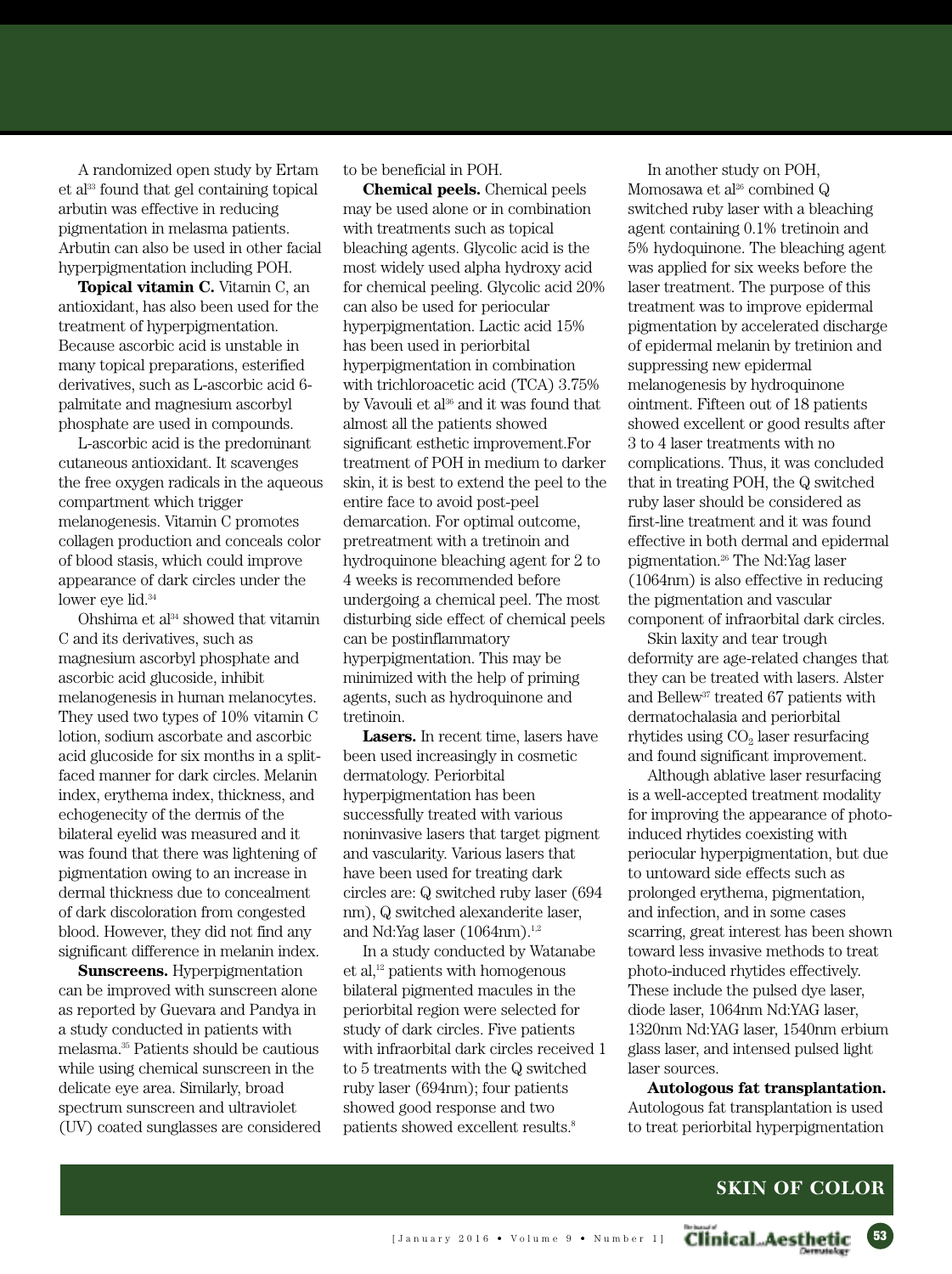due to thin and translucent lower eyelid skin overlying the orbicularis oculi muscle.

**Fillers.** Hyaluronic acid gel is used as a filler for three-dimensional reshaping of periorbital complex. Patient satisfaction is high, but some patients with dark circles noted darker pigmentation after hyaluronic acid gel. Bosniak et al <sup>38</sup> treated 12 patients with POH, tear trough deformity, or prominent nasojugal groove with the hyaluronic acid push technique. All patients experienced immediate improvement after the procedure. Excellent tear trough contour improvement was achieved in all patients and under eye dark circle improved. Minor post-injection erythema and edema were observed, which resolved within 72 hours.

**Platelet-rich plasma.** Recently, platelet-rich plasma has been used in treating dark circles due to tear trough deformity and wrinkles. A single session with intradermal injections of 1.5mL platelet-rich plasma was given into the tear trough area and wrinkles of crow's feet. Effect was compared three months after treatment with baseline. The improvement in infraorbital color homogeneity was statistically significant.<sup>39</sup>

**Surgery.** *Blepharoplasty.* Blepharoplasty helps in eliminating dark circles caused by shadows that are cast by fat deposits or excess skin. <sup>40</sup> Transconjunctival blepharoplasty is a better approach than transcutaneous blepharoplasty so that no external visible scar is created. Epstein used transconjunctival blepharoplasty and deep depth phenol peel simultaneously to treat hyperpigmentaion of skin and pseudoherniation of orbital fat, which is a contributing cause for infraorbital dark circles. 40

*Carboxytherapy.* Paolo et al 41 used subcutaneous injections of  $CO<sub>2</sub>$  once a week for seven weeks in the periorbital area and found significant improvement in fine lines and POH.

## **Conclusion**

Periorbital hyperpigmentation is a commonly encountered condition. It is less responsive to standard therapies due to its multifactorial etiology and deposition of melanin in both dermis and epidermis. However, even a mildto-moderate improvement in appearance can cause an improvement in the quality of life of the patient, hence topical therapies and simple physical therapies such as chemical peels can be used to treat the patients who want to improve the cosmetic appearance of their face.

#### **References**

- 1. Freitag FM, Cestari TF. What causes dark circles under the eyes? *J Cosmet Dermatol.* 2007;6(3):211–215.
- 2. Roh MR, Chung KY. Infraorbital dark circles: definition, causes, and treatment options. *Dermatol Surg.* 2009;35:1163–1171.
- 3. Ranu H, Thng S, Goh BK, et al. Periorbital hyperpigmentation in Asians: an epidemiologic study and a proposed classification. *Dermatol Surg.* 2011;37(9):1297–1303.
- 4. Sarkar R. Idiopathic cutaneous hyperchromia at the orbital region or periorbital hyperpigmentation. *J Cutan Aesthet Surg.* 2012;5(3):183–184.
- 5. Sheth PB, Shah HA, Dave JN. Periorbital hyperpigmentation: a study of its prevalence, common causative factors and its association with personal habits and other disorders. *Indian J Dermatol.* 2014;59(2):151–157.
- 6. Huang YL, Chang SL, Ma L, et al. Clinical analysis and classification of dark eye circle. *Int J Dermatol.* 2014;53(2):164–170.
- 7. Friedmann DP, Goldman MP. Dark circles: etiology and management

options. *Clin Plast Surg.* 2015;42(1):33–50.

- 8. Paraskevas LR, Halpern AC, Marghoob AA. Utility of the Wood's light: five cases from a pigmented lesion clinic. *Br J Dermatol.* 2005;152(5):1039–1044.
- 9. Watanabe S, Nakai K, Ohnishi T. Condition known as ''Dark Rings under the Eyes'' in the Japanese population is a kind of dermal melanocytosis which can be successfully treated by Q-switched ruby laser. *Dermatol Surg.* 2006;32:785–789.
- 10. Malakar S, Lahiri K, Banerjee U, et al. Periorbital melanosis is an extension of pigmentary demarcation line-F on face. *Indian J Dermatol Venereol Leprol.* 2007;73(5):323–325.
- 11. Goodman RM, Belcher RW. Periorbital hyperpigmentation. An overlooked genetic disorder of pigmentation. *Arch Dermatol.* 1969;100(2):169–174.
- 12. Cho S, Lee SJ, Chung WS, et al. Acquired bilateral nevus of Ota-like macules mimicking dark circles under the eyes. *J Cosmet Laser Ther.* 2010;12(3):143–144.
- 13. Hori Y, Kawashima M, Oohara K, Kukita A. Acquired, bilateral nevus of Ota-like macules. *J Am Acad Dermatol.* 1984;10(6):961–964.
- 14. Ing EB, Buncic JR, Weiser BA, et al. Periorbital hyperpigmentation and erythema dyschromicum perstans. *Can J Ophthalmol.* 1992;27(7):353–355.
- 15. Sardana K, Rajpal M, Garg V, Mishra D. Periorbital hyperpigmentation mimicking fixed drug eruption: a rare presentation of erythema dyschromicum perstans in a paediatric patient. *J Eur Acad Dermatol Venereol.* 2006;20(10):1381–1383.
- 16. Goldberg RA, McCann JD, Fiaschetti D, Simon GJ. What causes eyelid bags? Analysis of 144 consecutive patients. *Plast Reconstr Surg.* 2005;115:1395–1402.
- 17. Al-Samari A Al Mohizea S, Bin-Saif G,Al-Balbeesi. Pigmentary